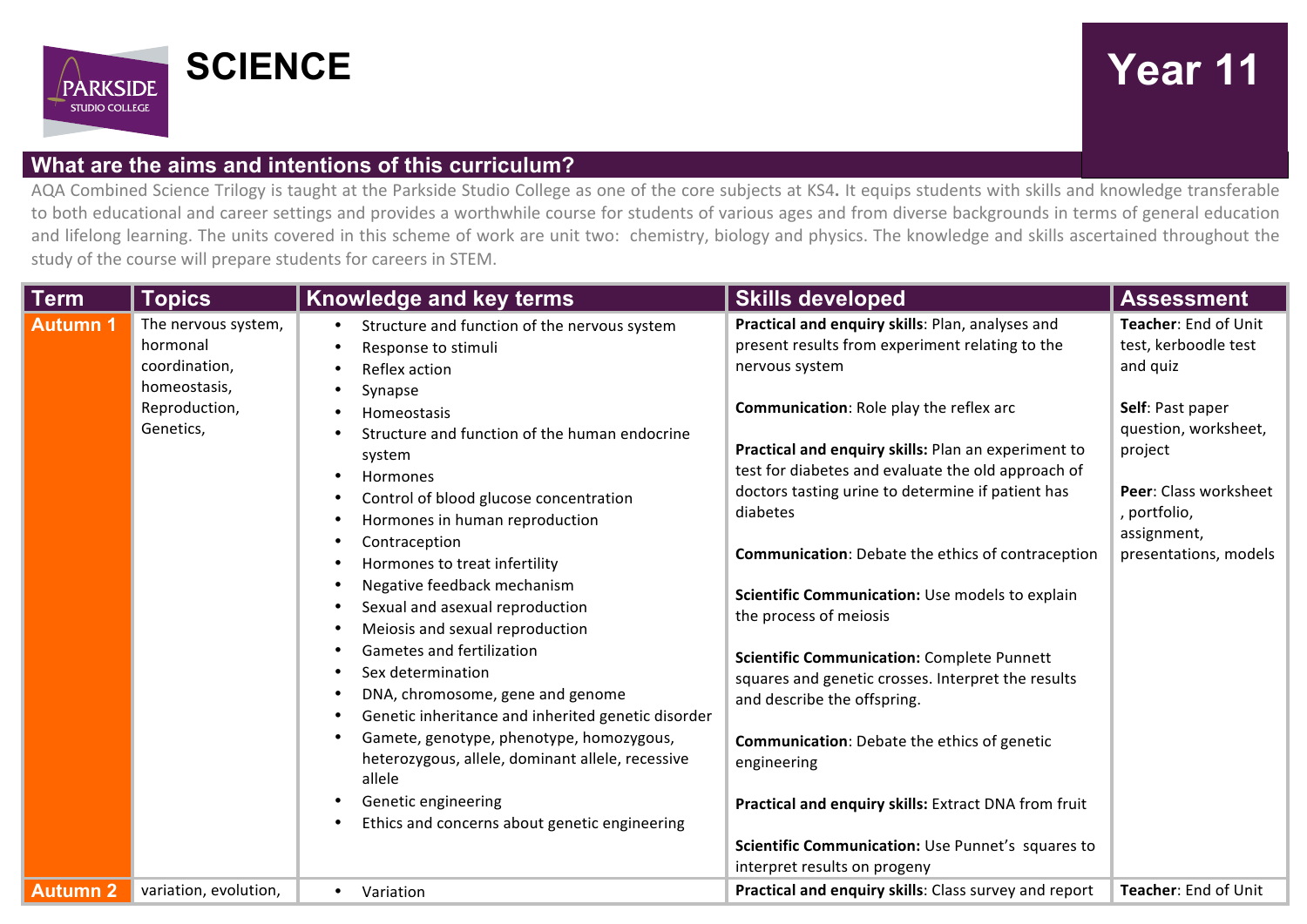| organizing an<br>ecosystem,<br>biodiversity and<br>ecosystem, forces in<br>balance, motion, | Selective breeding<br>Evolution of species by natural selection<br><b>Mutations</b><br>Evidence for evolution - fossils and resistant                 | Measure variation in plant a species                                                                      | test, kerboodle test<br>and quiz, end of term<br>examination<br>Self: Past paper |
|---------------------------------------------------------------------------------------------|-------------------------------------------------------------------------------------------------------------------------------------------------------|-----------------------------------------------------------------------------------------------------------|----------------------------------------------------------------------------------|
| forces and motion                                                                           | bacteria<br>Extinction<br>Classification                                                                                                              | Scientific Communication: Produce a model to<br>represent selective breeding                              | question, worksheet,<br>project                                                  |
|                                                                                             | Carl Linnaeus binomial system of naming organism<br>Carl Woese three domain system of classification<br>Ecosystem, community, interdependence, biotic | Communication: Write essay on the pros and cons<br>of selective breeding                                  | Peer: Class worksheet<br>, portfolio,                                            |
|                                                                                             | factors, abiotic factors, competition, stable<br>community, habitat<br>Distribution of species                                                        | Practical and enquiry skills: Field investigation                                                         | assignment,<br>presentations, models                                             |
|                                                                                             | Adaptations of organisms for survival<br>Extremophiles                                                                                                | Scientific Communication: Use models to describe<br>material cycling                                      |                                                                                  |
|                                                                                             | Levels of organization in an ecosystem<br>Feeding relationship<br>Material cycles                                                                     | Scientific Communication: Use models and graphs<br>to describe vector and scalar                          |                                                                                  |
|                                                                                             | Biodiversity<br>Waste management<br>Land use and deforestation                                                                                        | Practical and enquiry skills: investigate contact and<br>non-contact forces                               |                                                                                  |
|                                                                                             | Global warming<br>Maintaining biodiversity                                                                                                            | Practical and enquiry skills: measure the weight and<br>mass of an object and convert from mass to weight |                                                                                  |
|                                                                                             | Scalar and vector quantity<br>Contact and non-contact forces<br>Weight and gravitational field                                                        | and weight to mass.                                                                                       |                                                                                  |
|                                                                                             | Calculating the weight of an object<br><b>Resultant force</b>                                                                                         | Practical and enquiry skills: Plan experiment to<br>calculate speed of an object                          |                                                                                  |
|                                                                                             | Calculating resultant force for components acting<br>at right angle<br>Elastic and inelastic deformation                                              | Practical and enquiry skills: required practicals on<br>acceleration                                      |                                                                                  |
|                                                                                             | Hooke's Law<br>Distance and displacement<br>Speed and velocity                                                                                        | <b>Communication:</b> represent forces using diagrams                                                     |                                                                                  |
|                                                                                             | Calculating speed using formula<br>Rearrange speed formula to find time or distance<br>travelled                                                      | Practical and enquiry skills: required practical on<br>Hooke's law                                        |                                                                                  |
|                                                                                             | Distance-Time graphs<br>Acceleration<br>Calculating acceleration using formula                                                                        | Communication: represent the motion of objects on<br>graphs                                               |                                                                                  |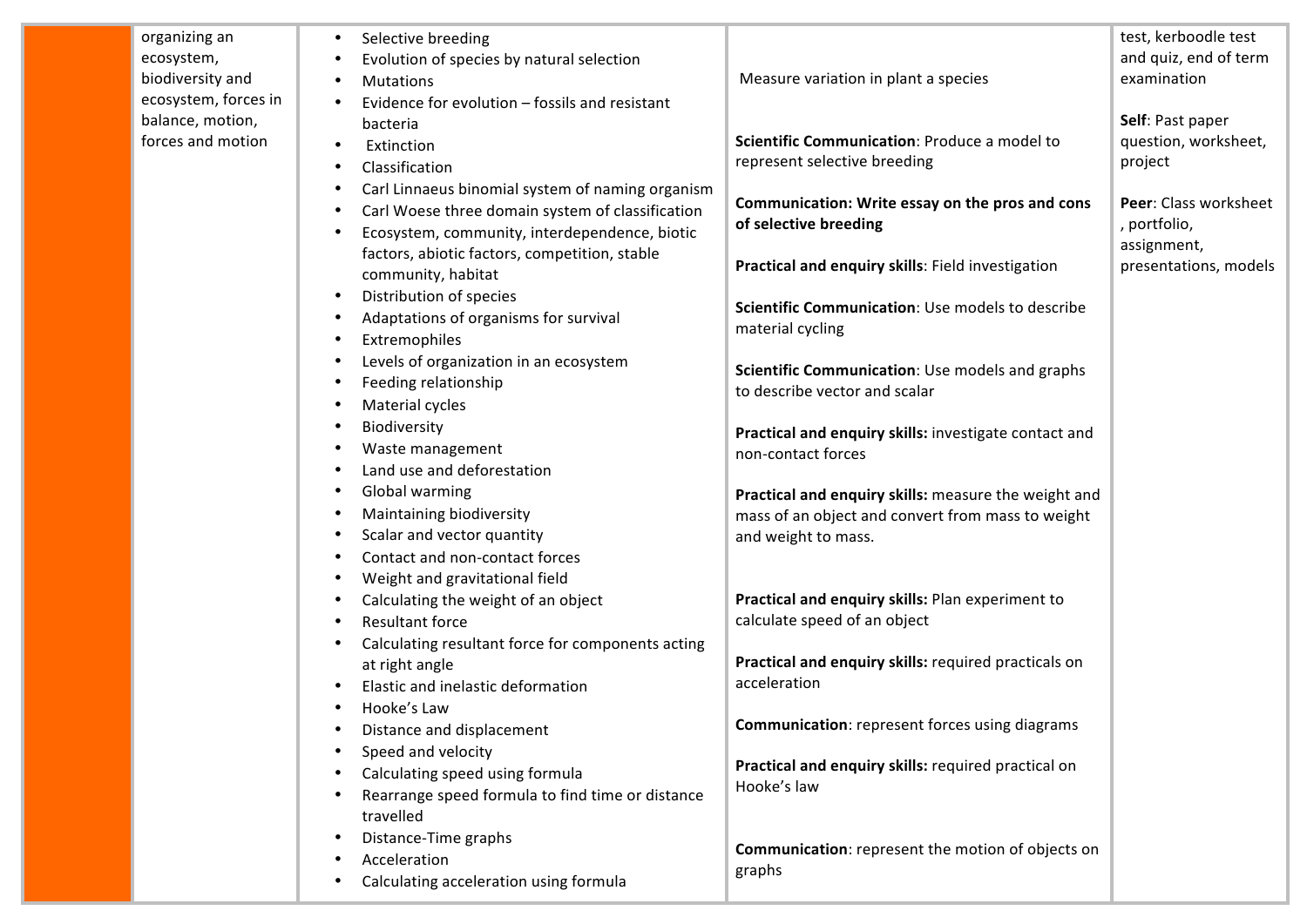|                 |                                                                                                                                   | Velocity-Time graphs<br>Equations of motion for uniform acceleration<br>Falling under gravity<br>Newton first law of motion<br>Newton second law of motion<br>Equation for newton second law of motion<br><b>Inertial Mass</b><br>Newton's third law of motion<br>Thinking distance, braking distance, stopping<br>distance<br>Momentum<br>Conservation of momentum                                                                                                                                                                                                                                                                                        | Practical and enquiry skills: Design a parachute for<br>free falling object                                                                                                                                                                                                                                                                                                                                                                                                                                                                                                                                                                                                        |                                                                                                                                                                                             |
|-----------------|-----------------------------------------------------------------------------------------------------------------------------------|------------------------------------------------------------------------------------------------------------------------------------------------------------------------------------------------------------------------------------------------------------------------------------------------------------------------------------------------------------------------------------------------------------------------------------------------------------------------------------------------------------------------------------------------------------------------------------------------------------------------------------------------------------|------------------------------------------------------------------------------------------------------------------------------------------------------------------------------------------------------------------------------------------------------------------------------------------------------------------------------------------------------------------------------------------------------------------------------------------------------------------------------------------------------------------------------------------------------------------------------------------------------------------------------------------------------------------------------------|---------------------------------------------------------------------------------------------------------------------------------------------------------------------------------------------|
| <b>Spring 1</b> | Wave properties<br>Electromagnetic<br>waves<br>Magnetism<br>Electromagnetism<br>Crude oil and fossil<br>fuel<br>Chemical analysis | Features of transverse and longitudinal waves<br>Properties of waves<br>Amplitude, frequency, period, peak, trough,<br>wavelength<br>Wave equation<br>Electromagnetic spectrum<br>Radio waves, gamma waves, X-ray, microwaves<br>and ultraviolet waves<br>Uses of Electromagnetic waves<br>Magnetic force<br>Magnetic material<br>Magnetic field<br>Magnetic field around a current carrying wire<br>Magnetic field around a solenoid<br>The motor effect<br>Flemming's left hand rule<br>Crude oil<br>Hydrocarbon<br>Fractional distillation<br>Flammability, boiling point, viscosity and volatility<br>of hydrocarbons<br>Alkanes<br>Cracking<br>Alkene | Scientific Communication: Draw diagram of waves<br>Practical and enquiry skills: investigate waves in a<br>ripple tank<br>Practical and enquiry skills: find the speed of sound<br>using echo<br>Practical and enquiry skills: investigate infrared<br>radiation<br><b>Communication:</b> draw ray diagrams<br><b>Scientific Communication: Research</b><br>electromagnetic waves<br>Practical and enquiry skills: investigate the<br>magnetism<br>Practical and enquiry skills: Use molymods to make<br>models of hydrocarbons<br>Practical and enquiry skills: Investigate cracking of<br>hydrocarbon<br>Practical and enquiry skills: investigate the products<br>of combustion | Teacher: End of Unit<br>test, kerboodle test<br>and quiz<br>Self: Past paper<br>question, worksheet,<br>project<br>Peer: Class worksheet<br>portfolio, assignment,<br>presentations, models |